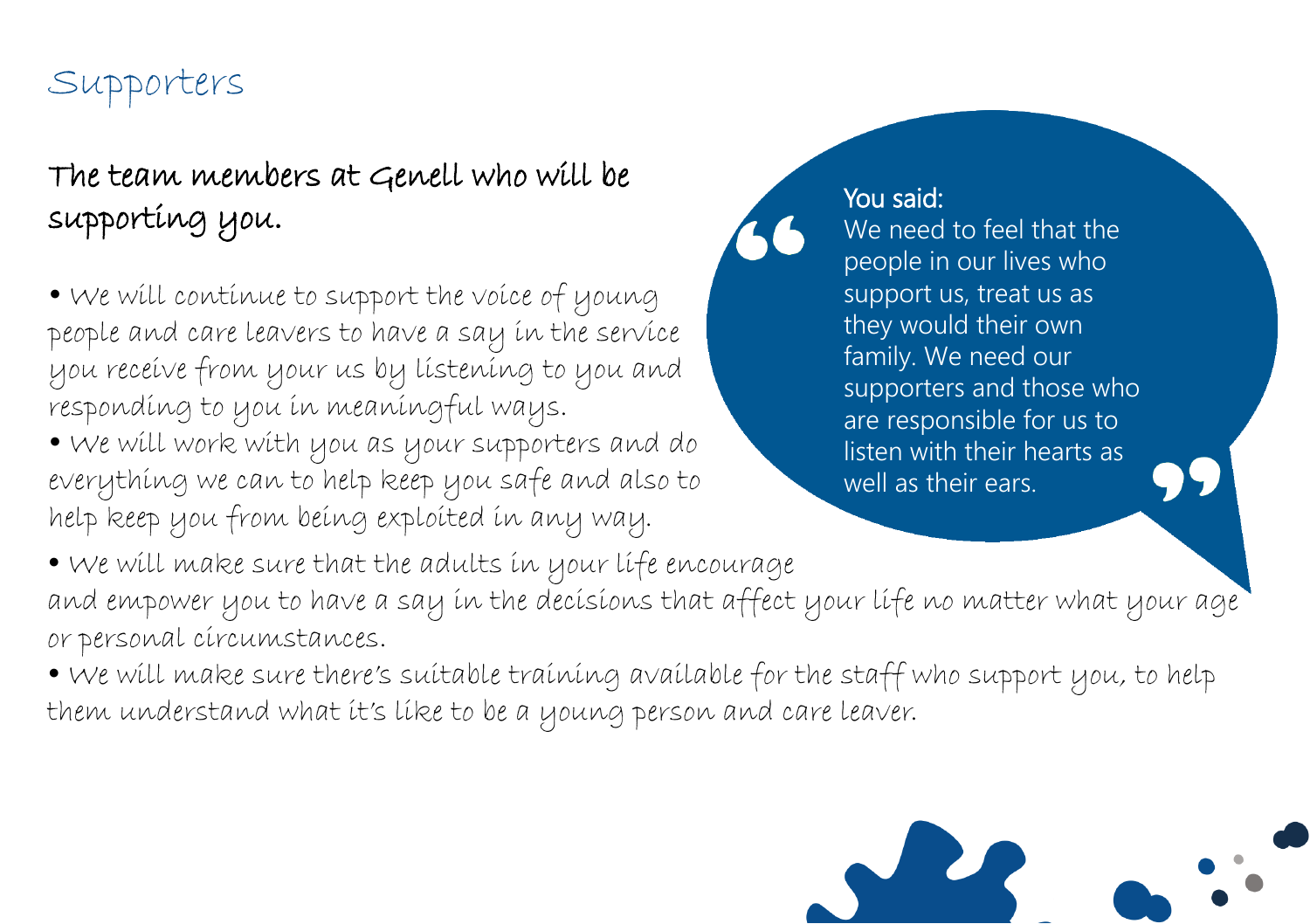## Advice and Support

• We will provide trained peer advisors and mentors to support you during your time in care and through difficult times in your life, such as when you first move in with us.

• We will make sure the support staff working with you are aware of your rights, and practical, emotional and financial support that you are entitled to as a young person and care leaver.

• We will work on the understanding that you don't always need to ask for advice and support; that we just need to ensure it's available to you in different forms and different ways if and when you do need it.

You said: We want to feel confident that the people who support young people and care leavers have the correct information and training to advise and support us in the best way.

• To show the commitment we have to you in supporting your needs and future outcomes we will provide opportunities for young people and care leavers to become involved in deciding how we provide that support, because we know this makes a difference to you.

• We will make sure that you are aware of how to make comment or complaint to help resolve some of the issues you may face throughout your time with us.

• We will support your need to have access to an advocate and/or mentor to help you to express your views, wishes and feelings to ensure you are fully involved in the decisions that are about and affect your life.